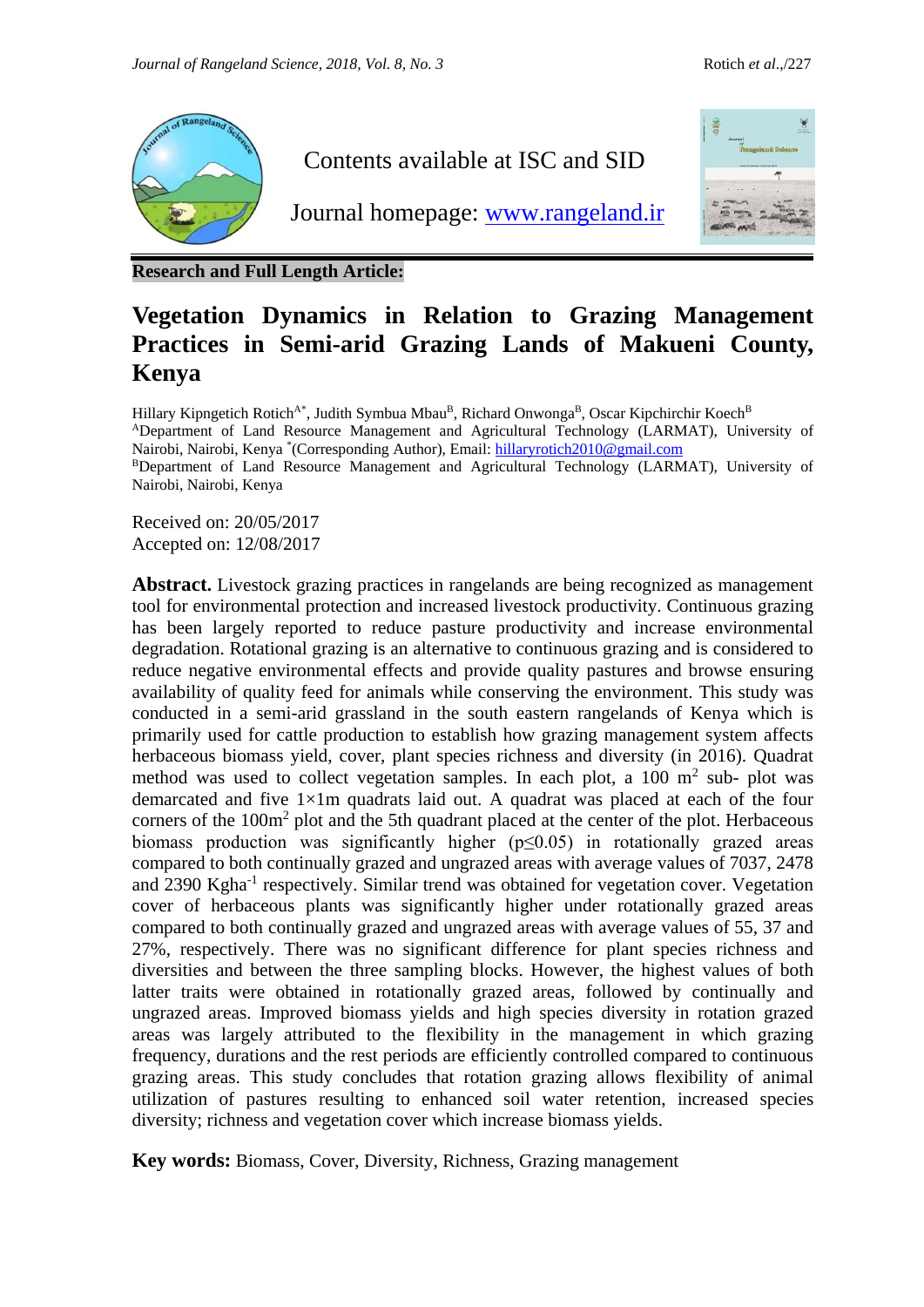## **Introduction**

Globally, properly managed grazing lands incorporates the most important land use practices (Liebig *et al.*, 2006) and covers about 25% of earth's land surface (Asner *et al.*, 2004; Einstein, 2010). The significant area of rangelands generally makes them a useful resource for grazing, biodiversity conservation and a source of livelihood, specifically for rural communities (Ericksen *et al*., 2009) Most of the global's rangelands are believed to be degraded as a result of excessive livestock grazing (Milton *et al.*, 1994). Livestock grazing influences the plant community structure and ecosystem functioning which is a key issue in the management of rangelands in order to maximize livestock production and sustainability (Jacobo *et al.*, 2006). Evidence exists that livestock grazing strongly influences the structure, richness, and composition of plants in rangelands (Huang *et al.*, 2015; Porqueddu *et al.*, 2016; Rutherford & Powrie, 2013), for instance, the short term effects of grazing has been reported to influence the structure of plant communities through defoliation and reduction of plant tissues while causing changes in botanical composition and species diversity in the long term through selective grazing (Jacobo *et al.*, 2006). Changes in plant species composition are mostly due to the substitution of palatable by unpalatable species with an increase in annual plants species following rangeland degradation (Tarhouni *et al.*, 2007). Previous studies on effects of grazing on rangeland vegetation showed that the substitution of palatable by unpalatable plants decreases not only plant species diversity but also the rangeland productivity (Cingolani *et al.*, 2005). When unpalatable species become dominant, it becomes difficult to reverse the effects hence lowering the rangeland productivity (Westoby *et al.*, 1989). Rotational grazing may be used as a useful management method to preserve

species diversity and rangelands productivity (Gamoun, 2014). It is also a preferred practice for conserving biological soil crusts and the ecological services they provide in nitrogen fixation and soil stabilization (Liu *et al*., 2009). Moreover, low to light grazing intensity can increase production compared to no grazing. However, the extent of grazing may affect the photosynthesis process which maximizes manufacturing of plant food and depends on the growing conditions of the harvesting stage within the seasons hence there is need to use a properties and hydrology, which may result to critical outcomes affecting plant growth proper grazing management strategy (Patton *et al.*, 2007). and productivity in the rangelands where water scarcity is a common phenomenon (Jeddi & Chaieb, 2010).

 Rangelands in the tropics are highly dominated by Savanna grasslands with most grass species being highly tolerant to grazing, however, the common high grazing intensity grazing coupled with frequent droughts increasingly lead to shift in species composition and decline in soil fertility and biomass productivity (Van Auken, 2009). Poor grazing practices leads to overgrazing which negatively influence the botanical composition and species diversity. Continuous over grazing results to increase in more competitive and drought tolerant grass species but of low feed value to animals while selective grazing of palatable herbaceous vegetation by grazing animals encourages the establishment of annuals and unpalatable plant species (Fensham *et al.*, 2010). Rangeland vegetation does not always respond in a linear way to grazing intensity, partly because local environmental conditions such as high rainfall and soil fertility regulate the plants' ability to cope with grazing pressures. However, herbaceous biomass appears to be more responsive to differences in grazing intensities across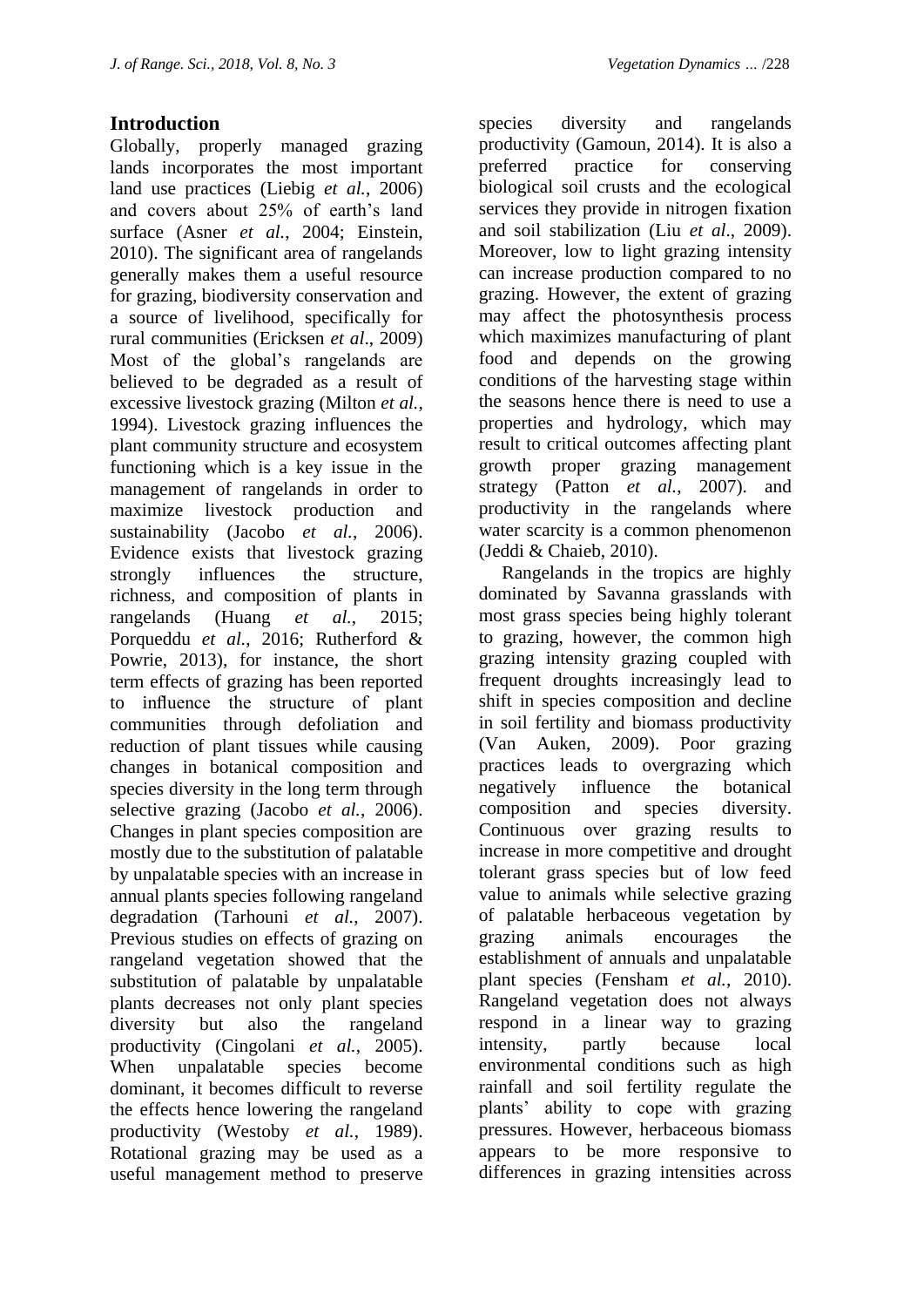grazing management systems. Well management rangelands usually exhibits a higher herbaceous biomass production with higher forage quality than the poorly managed grazing lands, which could be due to the higher grazing intensities of the latter compared with the former.

 The concept of rangeland management in Kenya has become widely accepted and implemented. When natural vegetation becomes severely degraded, the management of this land with an aim of increasing productivity has proven unlikely. However, this situation can be remedied if restoration work is undertaken (Gamoun *et al.,* 2012). This is why rangelands protection is necessary to maintain sustainable management and resilience (Gamoun, 2014). Although a lot of studies have been done on the impact of grazing on vegetation dynamics, we did not find literature on studies comparing the impact of different grazing management systems on vegetation cover, biomass and diversity in the southern rangelands of Kenya. Therefore, we investigated the influence of two grazing systems (continual and rotational grazing systems) on herbaceous vegetation diversity, richness, cover and biomass production to an ungrazed area.

## **Materials and Methods Study area**

The study was conducted in Yaoni ranch located in Makueni County, approximately 125 km southeast of Nairobi, Kenya (Fig. 1). The county borders Kajiado to the West, Taita Taveta to the South, Kitui to the East and

Machakos to the North. It lies between Latitude 1º35´ and 1°30′ South and Longitude  $37^{\circ}10'$  and  $38^{\circ}$  30<sup> $\prime$ </sup>East. The area lies at an altitude of between 1200- 1400 m above sea level and receives bimodal rainfall with long rains falling between the months of March to May and short rains in October to December. Total annual rainfall is between 400 and 600mm. In between the rainy seasons, the area experiences intervening dry spells in January/February as well as July to September.

 The county is largely semi-arid and usually prone to frequent droughts. The study site falls under agro-ecological zone IV and V (Jaetzold *et al.,* 2006). In terms of agro-ecological potential, the study site is classified as a ranching zone naturally suited for extensive livestock production and wildlife.

 The terrain is characterized by plains to the North and undulating hills to the South. The geology of the study area is characterized by relatively deep overburden, with very few exposures of the underlying basement rock. The basement system are crystalline rocks of precambrian age often occurring as fine– grained schists and course gneisses, that have been invaded by pink quartzo feldspathic pegmatites (Kurrent Technologies, 2011) The soils are highly varied, dominated by sandy soils punctuated with vertisols, acrisols and cambisols. The natural vegetation of the study area consists of *Themeda triandra*, a tufted perennial grass species that is preferred by grazers, and *Themeda– Balanites* or *Themeda*–*Acacia* wooded grassland (Kinyua *et al.*, 2000).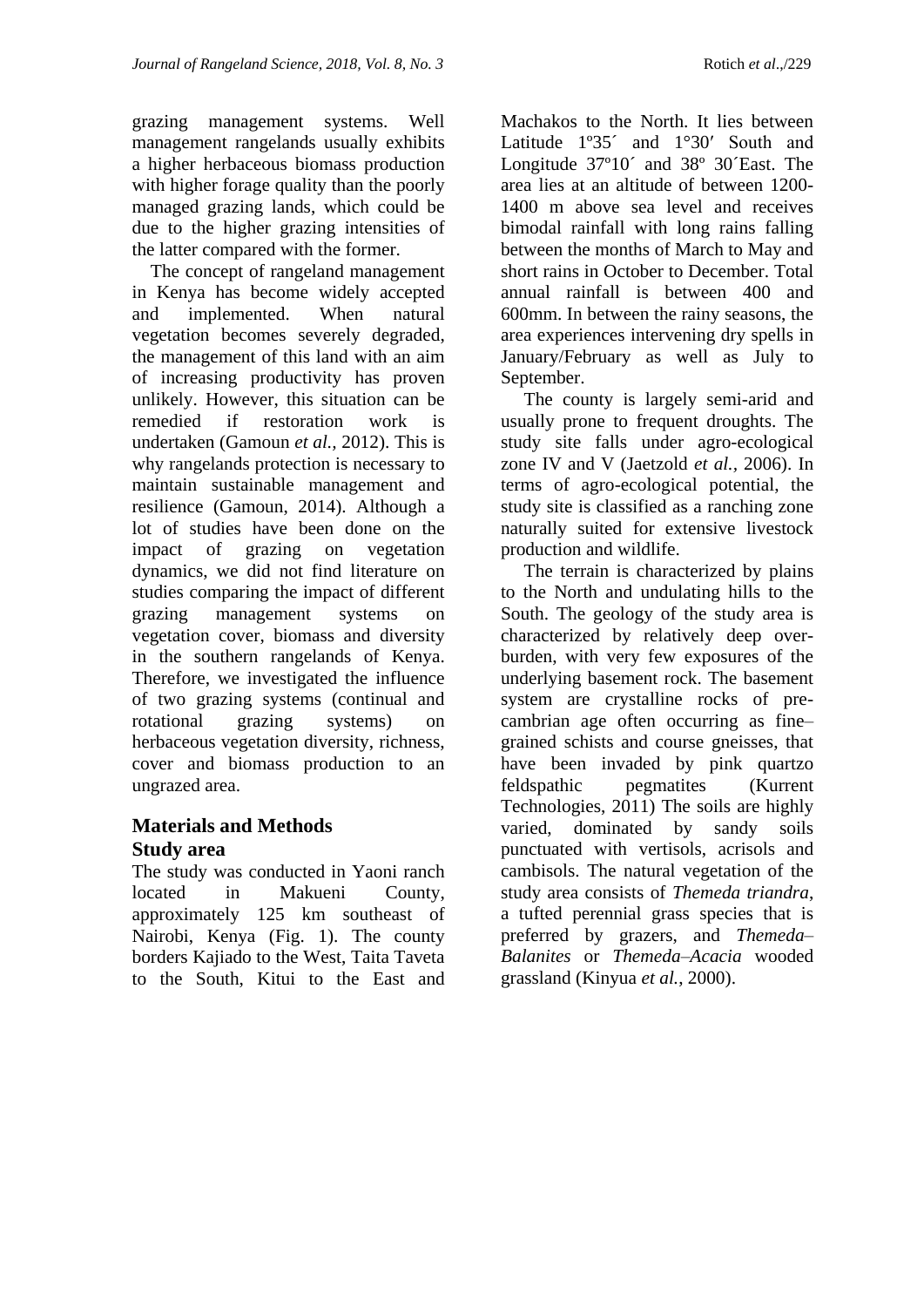

**Fig. 1.** Map of a study area in relation to map of Kenya

## **Experimental design**

The experimental design was Completely Randomized Design (CRD) involving two grazing systems and ungrazed area: continuous grazing, rotational grazing and ungrazed area (control). This research site was on a commercial grazing ranch which is primarily used for cattle grazing with both systems having similar stocking rates. A section of it was converted from continuous grazing into rotational grazing for the last six years at the time the study was conducted. The second sampling block was a continuously grazed area for the last 30 years. Under rotational grazing, a large herd of livestock is moved between paddocks for short periods of time. These periods of grazing are considerably shorter than the rest durations.

 The ungrazed area consist of an abandon for more than 30 years due to a deep gully which was formed due to gully erosion creating and isolated area inaccessible by livestock as shown in (Fig. 1)

## **Data collection**

Quadrat method used to collect vegetation samples. In each plot, a 100

m<sup>2</sup> sub- plot was demarcated and five  $1\times1$ m quadrats laid out. A  $10\times10$ m plot was demarcated along a 200m transect at an interval of 20m. Quadrat was placed at each of the four corners of the 100m<sup>2</sup> plot and the 5th quadrant placed at the center of the plot. Vegetation samples were collected late May of 2016, when the biomass had reached its maximum height. There were a total of 135 quadrats used for the three grazing systems, each grazing system having 45 quadrats. Plant functional types were identified either as Annuals, Perennials, forbs, and trees; and their taxonomy done at the National Museums of Kenya. They were then clipped, weighed and put in their respective sample bags for biomass determination. The herbaceous vegetation cover was estimated by visual method for each quadrat with the help of Taxonomist from the University of Nairobi. Biomass was determined by weighing the oven dried vegetation sample. Species diversity and richness were determined using Shannon Weiner's diversity index (1963) as described by (Krebs, 1989). Species richness was calculated as the total number of species per quadrat (Polley *et al.*, 2005).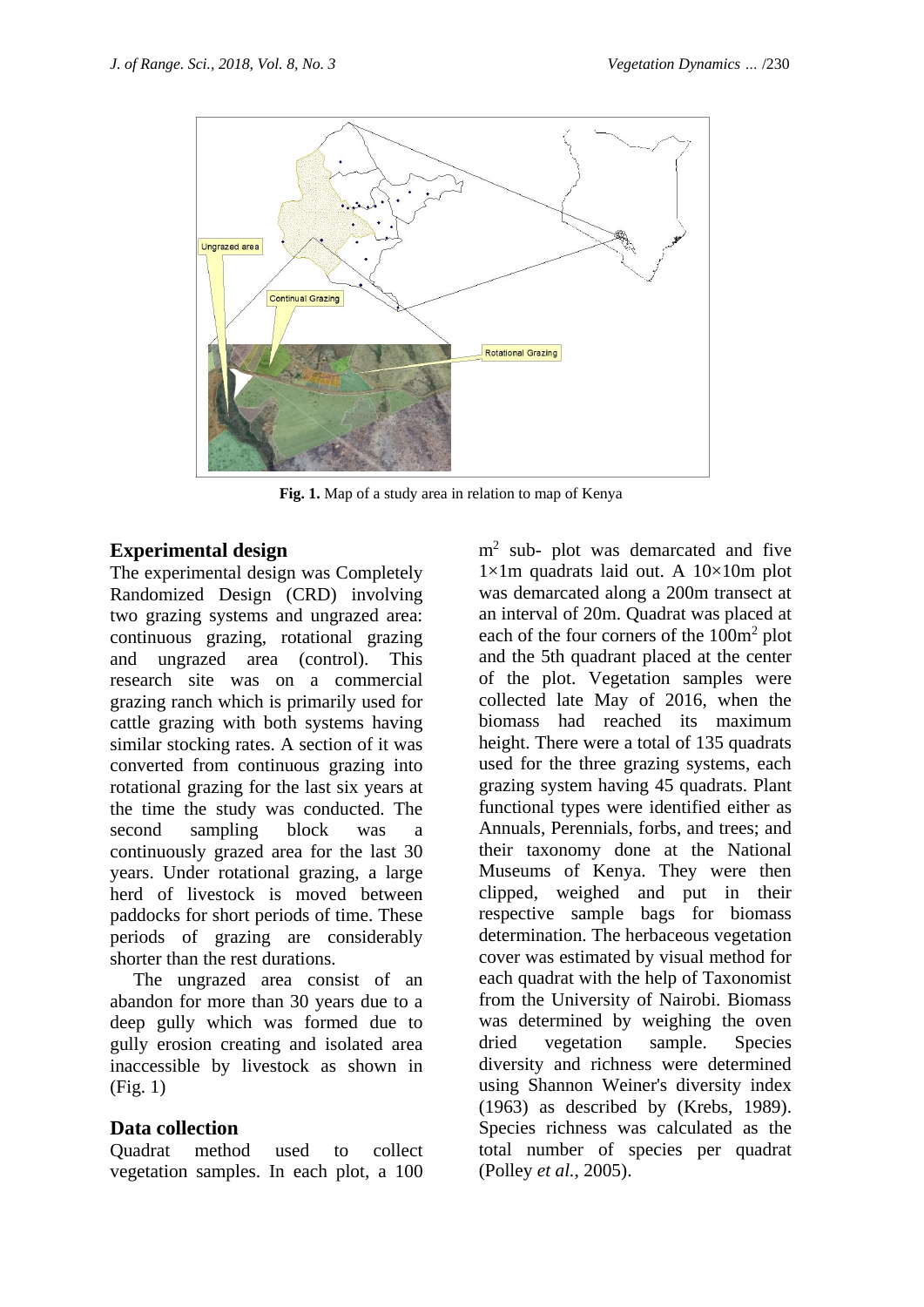Shannon-Weiner's Diversity index (H') (Equation 1);

$$
H' = -\sum \left[\left(\frac{n_1}{N}\right) \times \ln\left(\frac{n_1}{N}\right)\right]
$$

(Equation 1) Where;

 $n_1$ = number of individuals of each species,

N= Total number of individuals (or amount) for the site,

Ln= the natural log of the number.

## **Statistical analysis**

Data collected on vegetation attributes was subjected to analysis of variance (ANOVA) using GenStat Discovery  $15<sup>th</sup>$ edition statistical software. Tukey's HSD post hoc was used to comparison of treatment means.

## **Results**

Table 1 below shows the species dominating the functional groups across the different grazing management systems in our study area. The higher frequency was found in rotational grazing.

 Results for herbaceous plant species richness and diversity are presented in Figs. 2 and 3 respectively. There was no significant difference in plant species richness between the three sampling blocks. However, plant species richness was higher in rotationally grazed areas,

followed by continually and ungrazed areas with mean species numbers of, 13.4, 11.9 and 9.67, respectively (Fig. 2). The difference in diversities among the grazing systems was not statistically significant. However, the rotationally grazed site had higher species diversity followed by continual and ungrazed area with mean values as follows 3.08, 2.88 and 2.43, respectively (Fig. 3).

 The herbaceous biomass production and percentage cover results are presented in Figs 4 and 5, respectively. The study demonstrated that the aboveground herbaceous biomass production was significantly (P≤0.05) different in rotationally grazed site than both continually grazed and ungrazed sites with mean values of 7037, 2478 and 2390 Kgha-1 , respectively (Fig. 4), with the rotational grazed site having the highest herbaceous biomass. The herbaceous vegetation cover was significantly different across the management systems (Fig. 5) with the rotationally grazed site having the highest percent herbaceous cover, followed by continual and ungrazed sites. The mean percentage values of vegetation cover under rotational, continual grazing and ungrazed site were 55.7, 37.26 and 27.6%, respectively.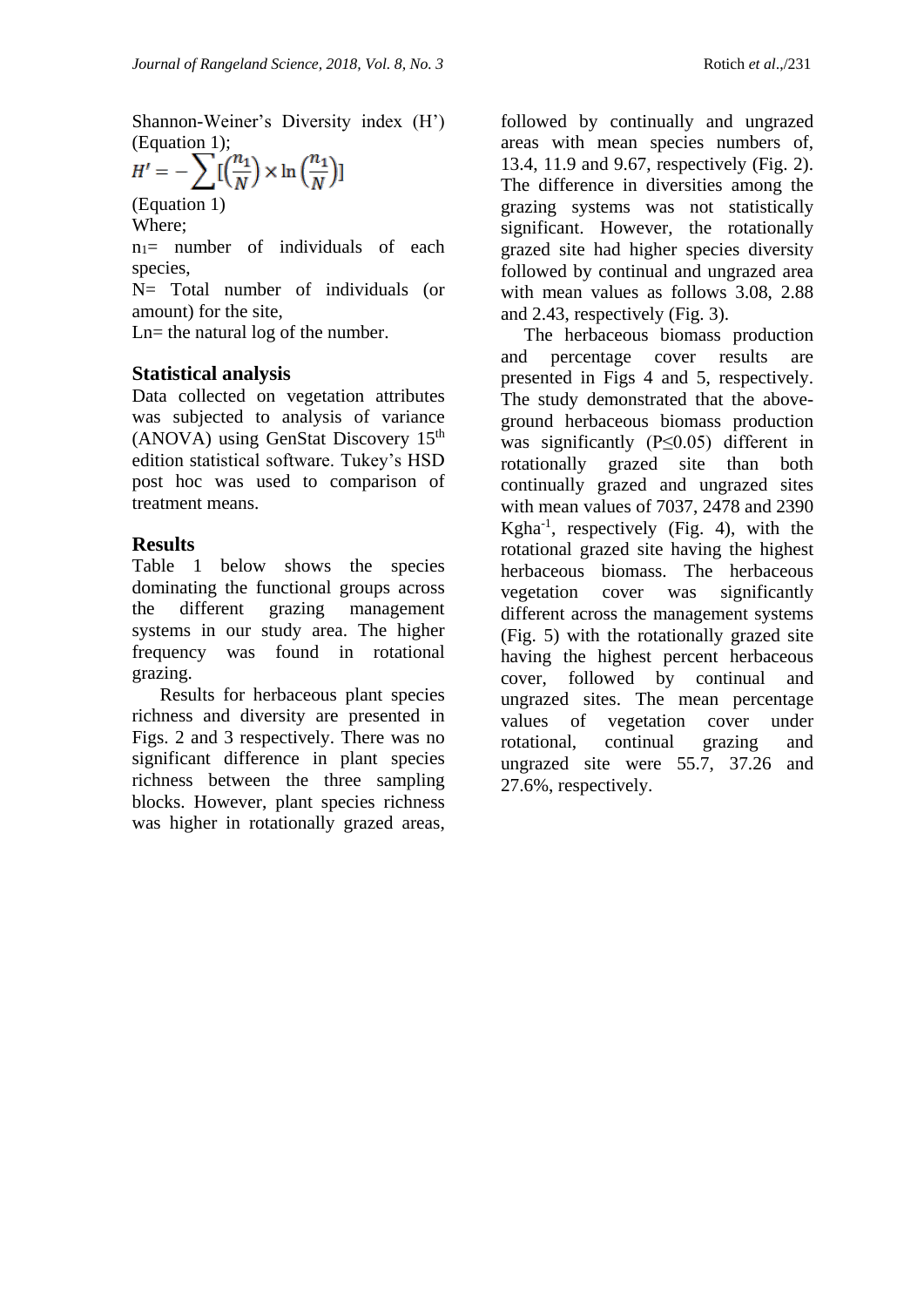| Groups     | Rotational                                                                                   | Continual                                                                                 | Ungrazed                                                          |
|------------|----------------------------------------------------------------------------------------------|-------------------------------------------------------------------------------------------|-------------------------------------------------------------------|
| Perennials | Cynodon dactylon                                                                             | Cynodon dactylon                                                                          | Cynodon plectostachyus                                            |
|            | Cyperus spp.<br>Panicum maximum<br>Eragrostis superba                                        | Digitaria macroblephera<br>Cyperus rotundus<br>Cyperus spp.                               | Digitaria macroblephera<br>Eragrostis superba<br>Panicum maximum  |
|            | Sporobolus fimbriatus<br>Cynodon plectostachyus<br>Cyperus rotundus                          | Hybernia litonia<br>Eragrostis superba<br>Chloris roxburghiana                            | Cynodon dactylon<br>Themeda triandra<br>Enteropogon macrostachyus |
|            | Pennisetum incunum<br>Digitaria macroblephera                                                | Pennisetum mensianum<br>Sporobolus fimbriatus                                             | Cyperus rotundus<br>Centrus ciliaris                              |
|            | Pennisetum mensianum<br>Chloris roxburghiana                                                 | Sporobolus pyramidalis<br>Centrus ciliaris                                                | Cymbopogon excavatus<br>Chloris roxburghiana                      |
|            | Bothriochloa insculpta<br>Sporobolus pyramidalis<br>Cymbopogon excavatus<br>Centrus ciliaris | Bothriochloa insculpta<br>Eragrostis tenuifolia<br>Hyparrhenia rufa<br>Microchloa kunthii | Digitaria macroblephera                                           |
|            | Hibernia lithonia                                                                            | Digitaria scalarum                                                                        |                                                                   |
| Forbs      | Comelina benghalensis<br>Indigofera spicata<br>Solanum incanum                               | Comelina benghalensis<br>Ocimum basilicum<br>Indigofera spicata                           | Justicia ancelina<br>Comelina benghalensis<br>Chlorophylum spp.   |
|            | Tephrosia pumila<br>Sita ovada<br>Vilentus mandela spata                                     | Sita ovada<br>Tribulus terrestris<br>Solanum incanum                                      | Ruellia batula<br>Ocimum basilicum<br>Achyranthes aspera          |
|            | Ocimum basilicum<br>Erucastrum arabica                                                       | Commelina latifolia<br>Aster spp.                                                         | Leucas martinicensis<br>Calinum salisofolia                       |
|            | Ipomea mombasana<br>Oxygonum sinuatum                                                        |                                                                                           |                                                                   |
|            | Setaria pallitefusica<br>Achyranthes aspera                                                  |                                                                                           |                                                                   |
|            | Leucas martinicensis<br>Schcuria binata                                                      |                                                                                           |                                                                   |
|            | Tagetes minuta<br>Sonchus aspa                                                               |                                                                                           |                                                                   |
|            | Polly halus spinethera                                                                       |                                                                                           |                                                                   |
| Annuals    | Digitaria velutina<br>Brachiaria reptans                                                     | Dactyloctenium aegyptium                                                                  | Digitaria velutina                                                |

Table 1. Species dominating herbaceous functional groups in the study area, Species in each functional group are listed in order of abundance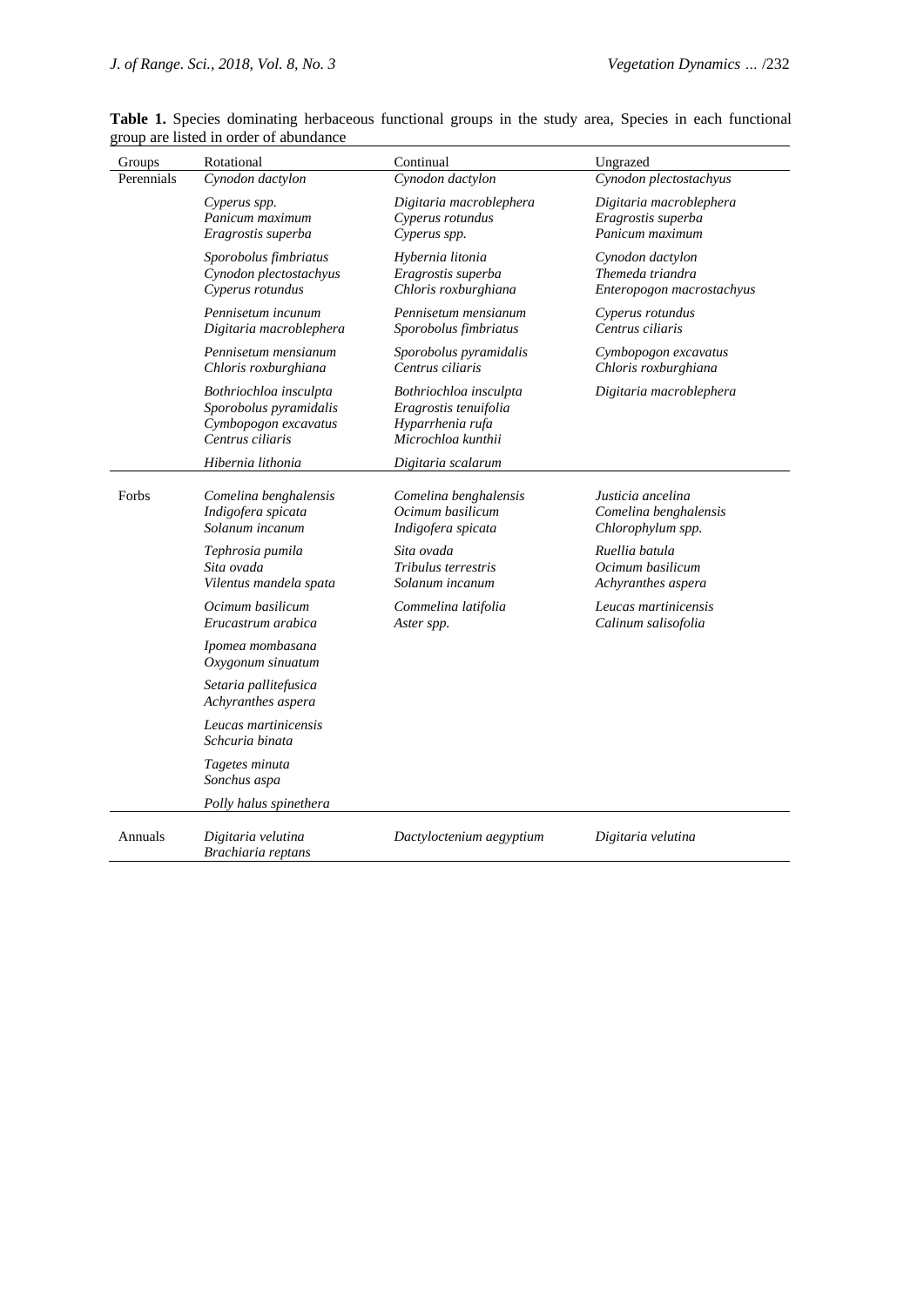

**Fig. 3**. Herbaceous species diversity under different grazing management systems





**Fig. 2.** Herbaceous plant species richness across different grazing management systems



**Fig. 5.** Herbaceous vegetation cover percentages under different grazing management systems Different letters indicate significant difference(P≤0.05)

#### **Discussion**

#### **Diversity and Richness**

The observed low plant species diversity in ungrazed areas can be attributable to the presence of a few dominant tree stands that tap the largest share of the habitat resources (nutrients and light). Belsky (1992) reported that plant species favoured by lack of livestock disturbance through grazing always tend to outcompete plants with smaller statures, an argument that was also supported by (Pekin *et al.*, 2015). On the other hand, we recorded lower herbaceous plant species diversity and richness in the continuously grazed areas compared to the rotationally grazed areas. This implies that the high livestock grazing pressure in the continually grazed areas led to decreased herbaceous species diversity and richness in this semi-arid rangeland.

Fig. 4. Herbaceous biomass yield (Kgha<sup>-1</sup>) across different grazing management systems

The high herbaceous plant species diversity in rotationally grazed areas can be attributed to the effects of livestock grazing that results in opening up of the canopy, hence giving chance for regeneration of gap opportunistic plant species (Pekin *et al.*, 2014). The observed high plant species diversity and richness can be attributed to livestock grazing which may have reduced competition among plant species through selective grazing on palatable competitors as well as trampling of both unpalatable and palatable plants during grazing (Rooney & Waller, 2003). Our results are in agreement with the intermediate disturbance hypothesis proposed by Connell (Connell, 1978) whereby the models and metadata analysis have indicated that species richness and the Shannon Wiener diversity index are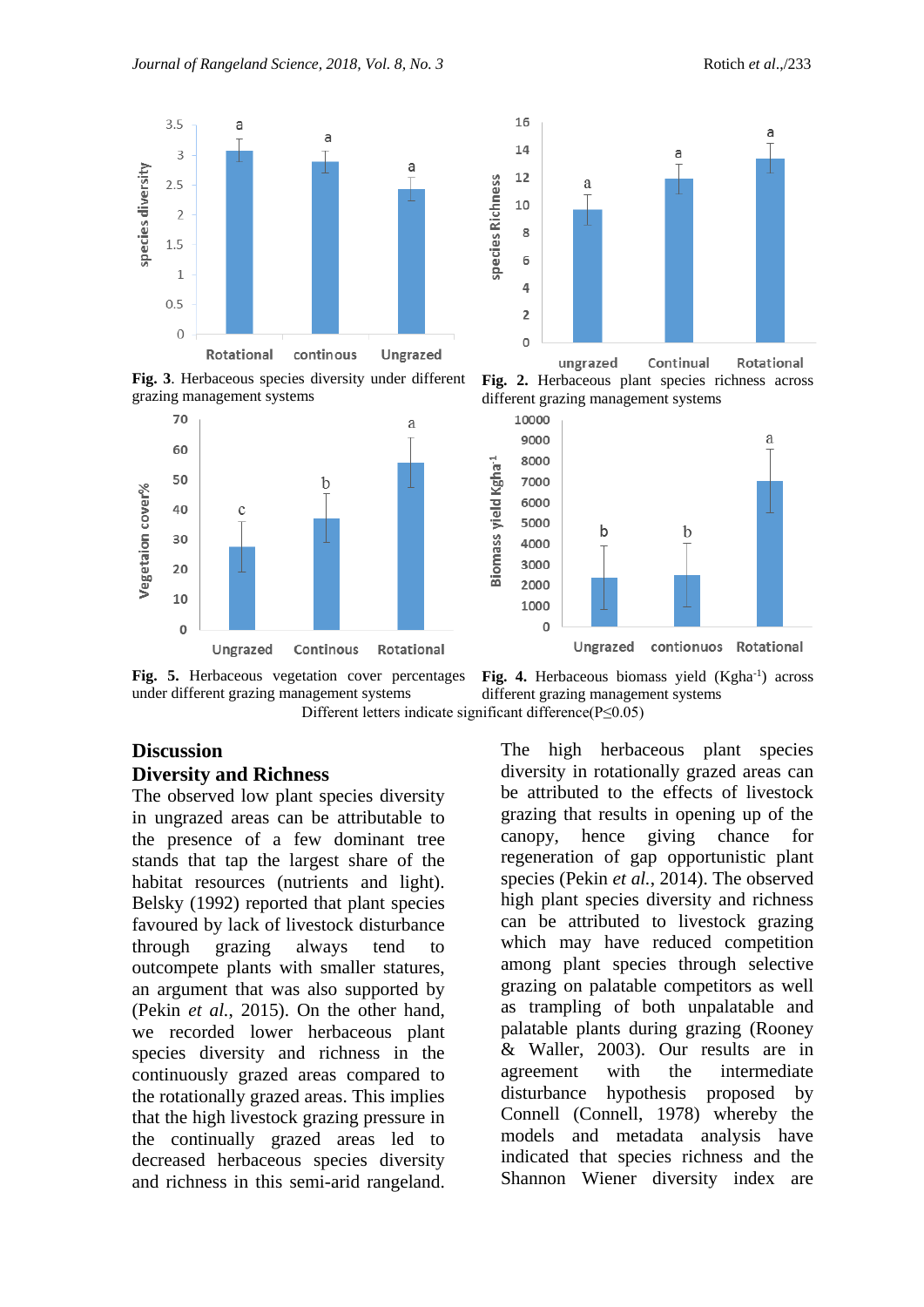strong predictors of the intermediate disturbance hypothesis (Svensson *et al.*, 2012). The mechanism underlying the intermediate disturbance hypothesis is centred on a complex interplay between life history, biotic interaction and historical disturbance regime (Catford *et al.*, 2012). The increased availability of plant requirements, such as light, following disturbances through livestock grazing explains why high diversities were observed in rotationally grazed areas. According to Roberts & Gilliam (2003), intermediate disturbance causes changes in local microclimates by opening up space in the canopy, resulting in the release of resources such as sun light, that would otherwise not be accessible to understory plants. Physical disturbances prevent competitively dominant species from excluding other species from the community (Mackey & Currie, 2001). This brings about a tradeoff between plant species ability to compete and tolerate various forms of disturbance. Species diversity is low at extremely low levels of disturbance because only the best competitors dominate and persist within community (Connell, 1978). This concept is in agreement with the findings from this study, in which sampling site under the ungrazed area where disturbance was low displayed low plant species diversity. However, in the severely and the highly disturbed areas only a few species persisted or repeatedly colonised after every similar regime of disturbance, thus resulting in low species diversities. This concept also applies to the findings from this study in which continually grazed areas had lower species diversities than rotationally grazed areas which could be probably due to the difference in disturbance from grazing livestock, where by the continually grazed area experienced high grazing pressure which was evident by the fact that it was dominated by unpalatable plant species. Therefore, the balance between

competitive exclusion and the loss of competitive dominants through disturbance is attained at intermediate disturbances (Mackey & Currie, 2001)) which in our study, we can put rotationally grazed site under this category due to minimal disturbance with respect rest periods from grazing.

## **Biomass production and vegetation cover**

The enhanced biomass production and herbaceous cover in rotational grazed sites could be attributed to higher forage recovery time under rotational grazing management. These results are similar to those observed by (Alphayo, 2015) while studying the influence of holistic grazing management on biomass production. The low herbaceous cover and biomass yield in ungrazed site was associated to canopy effects by the dense wooded species which affects the growth of herbaceous vegetation through the shedding effects, whereby the herbaceous plants experiences limited light availability as a result of canopy cover leading to low photosynthetic rates hence their low growth.

 Under continuous grazing management, livestock graze continuously until forage becomes insufficient to sustain them. This exposes plants to frequent defoliation, which can be detrimental to plant productivity (Kamau, 2003; Kioko *et al.*, 2012; Lemus & Rivera, 2011; Metera *et al.*, 2010). Furthermore, the increased biomass production in the rotationally grazed area can be due the combination of both the frequency and intensity of forage use in the growing season with sufficient recovery time after grazing period (Alphayo, 2015; Oba *et al.*, 2001). This is in contrast to continual grazing system where the land is always continuously being grazed, thus resulting to reduction in herbaceous biomass and cover. The deterioration of the overgrazed areas is evident with respect to the observed low aboveground biomass and cover in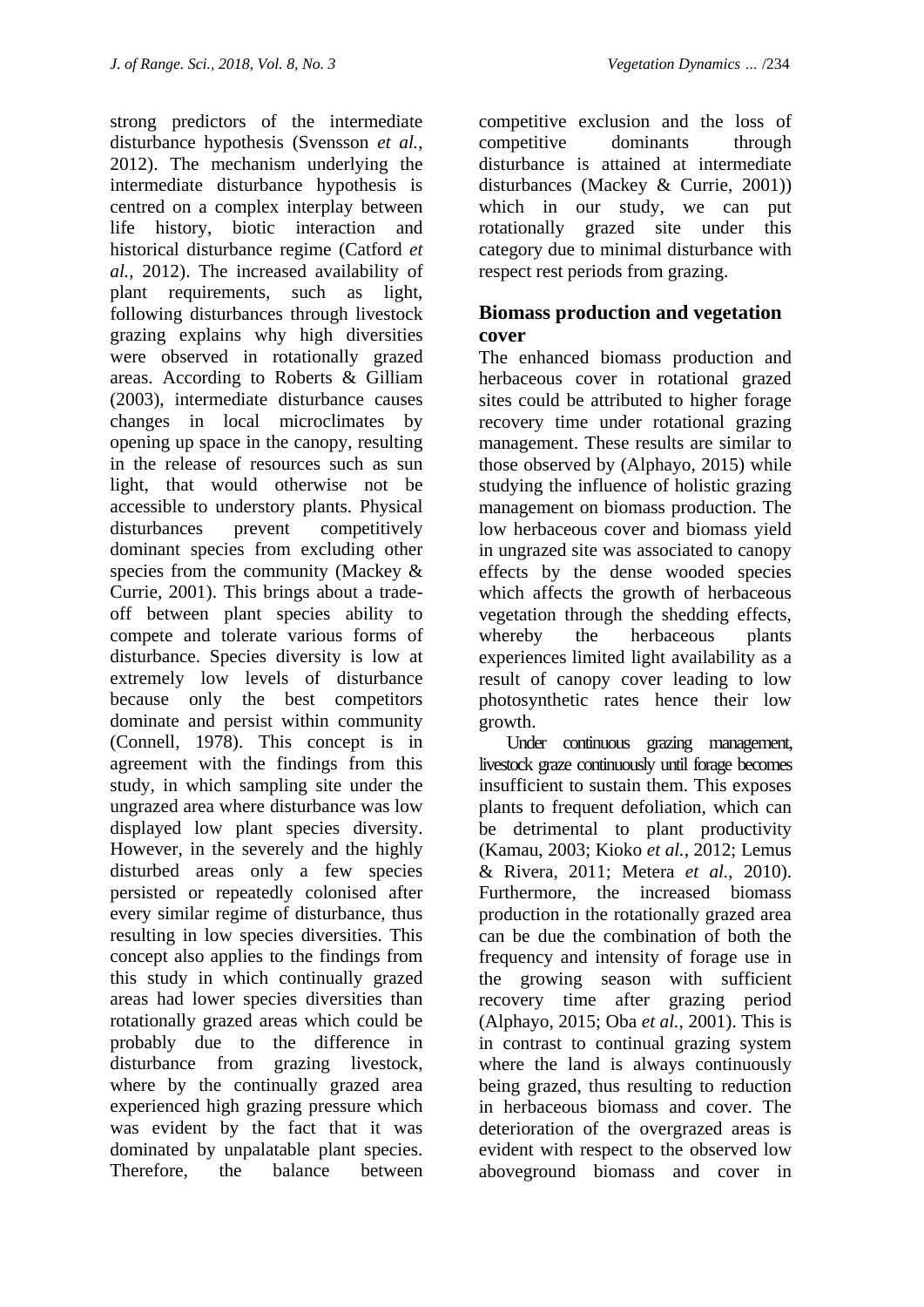continual grazing sites. The low biomass observed in continual grazing sites was partly due to individual plants being subjected to multiple, severe defoliations without enough time for regrowth and flowering. The high frequency of livestock grazing invariably led to a decline in the plant's productivity, root biomass and vigour (Kamau, 2003). The difference in biomass and cover between the two grazing system can also be attributed to the influence of livestock grazing on the composition and structure of the community primarily by modifying the competitive interactions via selective feeding of livestock between plants. The plant species under the rotational grazing have the similar competitive advantage due to less selectivity by grazing livestock, these leads to the high growth rate of the palatable plant species which usually have high biomass compared with the unpalatable plant species found under continual grazing as a result of selective grazing (Kamau, 2003). Similar results were reported by (Gebremeskel, 2006) who found more biomass production under moderate grazing regimes that are well utilized by the grazing animals than areas that had been severely and continuously been grazed in the semi-arid lands of Ethiopia. Our results were also in agreement to those of (Jacobo *et al.*, 2006) who reported that in timecontrolled grazing systems, the frequency and duration of grazing and the rest periods is of importance to plant species since it gives amble time to recover from defoliation and gain vigor again for their survival thus resulting in more biomass yield. Both (Radford *et al.*, 2008; Steffens *et al.*, 2008) reported similar results whereby in the well-structured grazing system they found high biomass which they attributed it to the to the adequate recovery time allowed for grazed plants after defoliation than in the continuous grazing that is always subjected to high grazing pressure on continual basis without rest.

 The high herbaceous biomass production and vegetation cover under rotational grazing can be attributed to the good soil conditions due to the herbaceous standing biomass which promotes soil and water conservation. The more herbaceous aboveground standing biomass in rotationally grazed sites promotes soil and water conservation hence improved ability to control erosion therefore, soils in the rotationally grazed area allow water to penetrate into the cracks of the soil, which are formed by the plant roots, hence allowing sufficient water infiltration and aeration that are prerequisite conditions for the growth and development of plants (Bilotta *et al.*, 2007).

 The low herbaceous biomass under continual grazing site can be due to high utilization of pasture in the continually grazed areas is an indication of high grazing pressure, and it effects on vegetation production by removing bunch grasses hence exposing the soil to higher erosion, low water infiltration thus resulting in minimal moisture and soil fertility (Alphayo, 2015). The low biomass production and vegetation cover under the continual grazing system can also be attributed to the, reduced plant leaf area by grazing animals and with insufficient or no time to recover which affects negatively the absorption of active radiation for photosynthesis. This is evidenced by the low biomass production which is as a result of reduced plant's ability to convert light energy into chemical energy for production of biomass. The functioning, growth and development of plant is normally affected by limited conversion of energy (Li *et al.*, 2013). The root system is also greatly affected by high grazing pressure because the energy to support the root biomass and new root production is reduced hence affecting the longevity of the roots as well. When plants are subjected to high grazing pressure, their ability to access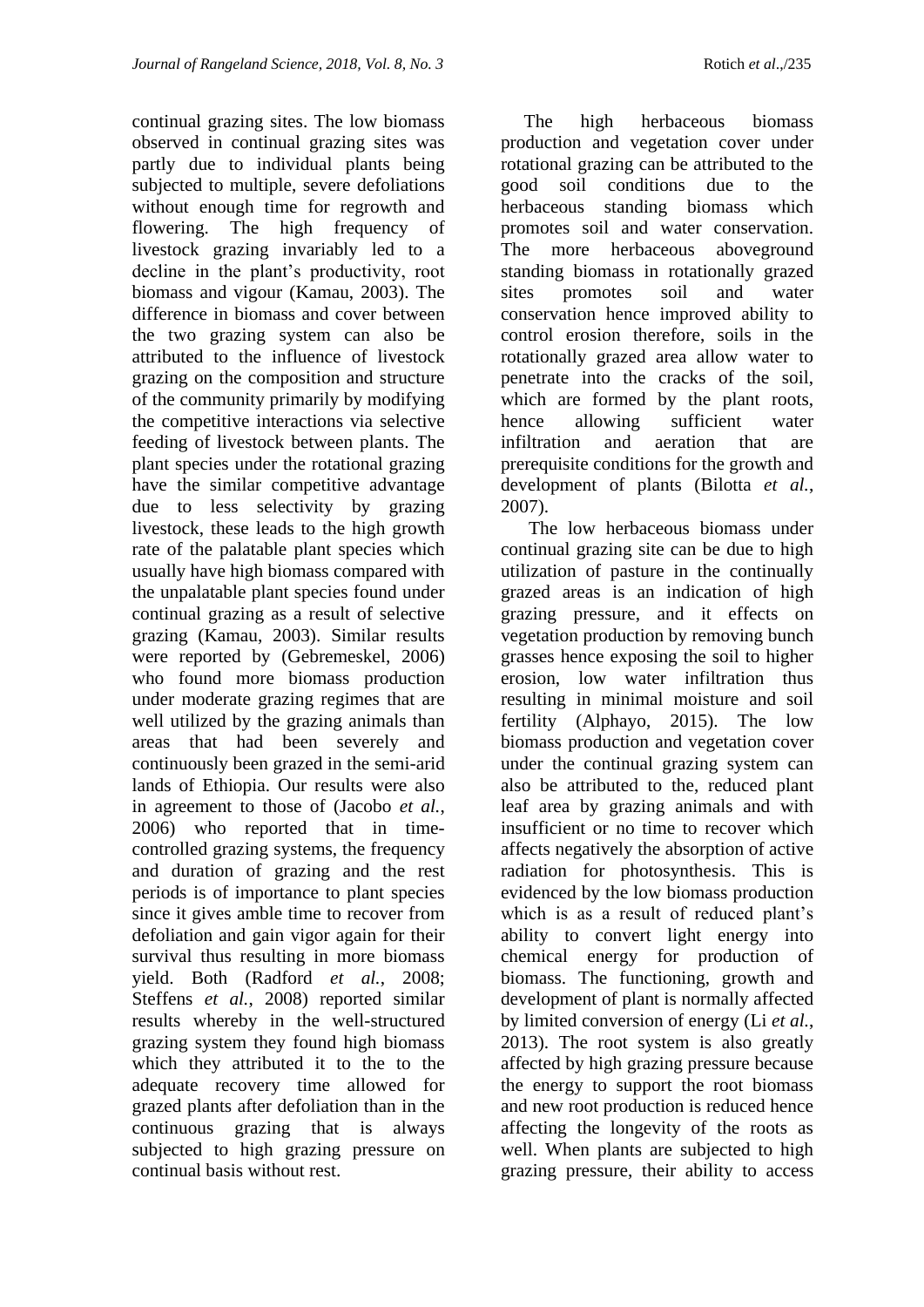the required water and nutrients for their survival is undermined (Holechek, 2001) leading to low plant biomass as was observed in the continually grazed sites.

 In his study on savanna dynamics in relation to rangeland management systems and environmental conditions in semi-arid rangelands of Botswana, (Kgosikoma, 2012) observed that grazing intensity is the major factor determining the influence of grazing on the ecosystem, and that continuous grazing leads to overuse of forage resources, which affects the ability of plants to regrow after defoliation hence low aboveground herbaceous biomass and cover. In a study on the linkages between land use change, land degradation and biodiversity across East Africa by (Maitima *et al.*, 2009), grazing type and the grazing intensity were found to have profound impact on biodiversity and that to achieve better results in the production of forages resources, the two factors needs to be balanced.

## **Conclusions**

Grazing management is considered the most important of all grazing management decisions. Arid rangelands are typically resilient and capable of regeneration even though the process of regeneration can be delayed by natural forces (droughts) or by the interference of overgrazing, time of grazing introduction, and heavier stocking rates. However, we confirm that rotational grazing on arid rangelands is an effective tool for their sustainable management. By controlling stoking rates, managers conserve biodiversity, increase primary productivity and vegetation ground cover while ensuring the continued productivity of forage.

## **Acknowledgement**

The authors gratefully acknowledge Australian government for funding the study through the System for Land based emission estimation in Kenya (SLEEK).

We are indebted to the Robin and Stanley Limited for providing the experimental fields. The Department of Land Resource Management and Agricultural Technology – University of Nairobi are also acknowledged for providing the laboratory facilities.

## **References**

- Alphayo, L., 2015. Effects of holistic grazing management on soil physico-chemical properties and herbaceous vegetation production in Naibunga Conservancy, Laikipia County, Kenya. University of Nairobi.
- Asner, G. P., Elmore, A. J., Olander, L. P., Martin, R. E., & Harris, A. T., 2004. Grazing systems, ecosystem responses, and global change. *Annu. Rev. Environ. Resour*., 29: 261- 299.
- Belsky, A. J., 1992. Effects of grazing, competition, disturbance and fire on species composition and diversity in grassland communities. *Jour. Vegetation Science*, 3(2): 187-200.
- Bilotta, G., Brazier, R., & Haygarth, P., 2007. The impacts of grazing animals on the quality of soils, vegetation, and surface waters in intensively managed grasslands. Advances in agronomy, 94: 237-280.
- Catford, J. A., Daehler, C. C., Murphy, H. T., Sheppard, A. W., Hardesty, B. D., Westcott, D. A., . . . Horvitz, C. C., 2012. The intermediate disturbance hypothesis and plant invasions: Implications for species richness and management. Perspectives in Plant Ecology, *Evolution and Systematics*, 14(3): 231-241.
- Cingolani, A. M., Noy-Meir, I., & Díaz, S., 2005. Grazing effects on rangeland diversity: a synthesis of contemporary models. *Ecological Applications*, 15(2): 757-773.
- Connell, J. H., 1978. Diversity in tropical rain forests and coral reefs. *Science*, 199: 1302- 1310.
- Einstein, A., 2010. The Future of Big Ecology: IGBP, AmeriFlux, NEON, and Other Major Initiatives. Big Ecology: *The Emergence of Ecosystem Science*, 145.
- Ericksen, P. J., Ingram, J. S., & Liverman, D. M., 2009. Food security and global environmental change: emerging challenges: Elsevier.
- Fensham, R., Fairfax, R., & Dwyer, J., 2010. Vegetation responses to the first 20 years of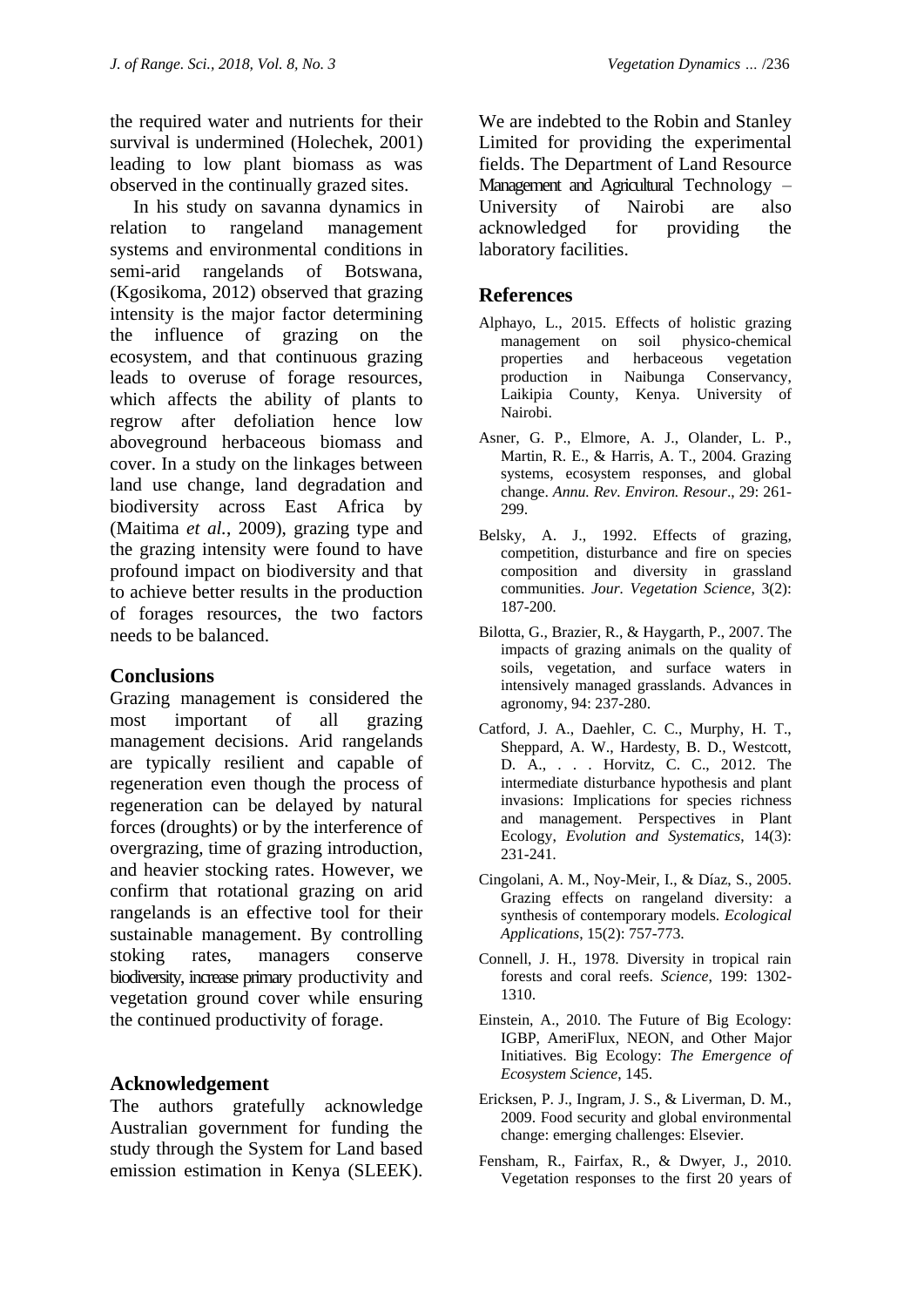cattle grazing in an Australian desert. *Ecology*, 91(3): 681-692.

- Gamoun, M., 2014. Grazing intensity effects on the vegetation in desert rangelands of Southern Tunisia. *Jour. Arid Land*, 6(3): 324- 333.
- Gamoun, M., Hanchi, B., & Neffati, M., 2012. Dynamic of plant communities in Saharan rangelands of Tunisia. *Arid Ecosystems*, 2(2): 105-110.
- Gebremeskel, K., 2006. Rangeland potential, quality and restoration strategies in northeastern Ethiopia: a case study conducted in the southern Afar region. Stellenbosch: University of Stellenbosch.
- Holechek, J. L., 2001. Western ranching at the crossroads. *Rangelands*, 23 (1): 17-21.
- Huang, X., McNeill, M., & Zhang, Z., 2015. Quantitative analysis of plant consumption and preference by *Oedaleus asiaticus* (Acrididae: Oedipodinae) in changed plant communities consisting of three grass species. *Environmental Entomology*, nvv172.
- Jacobo, E. J., Rodríguez, A. M., Bartoloni, N., & Deregibus, V. A., 2006. Rotational grazing effects on rangeland vegetation at a farm scale. *Rangeland Ecology & Management*, 59(3): 249-257.
- Jaetzold, R., Schmidt, H., Hrnetz, B. & Shisanya, C., 2006. Farm management handbook Vol II, Part C, East Kenya. Subpart C1, Eastern Province. Ministry of Agriculture, Nairobi Kenya.
- Jeddi, K., & Chaieb, M., 2010. Changes in soil properties and vegetation following livestock grazing exclusion in degraded arid environments of South Tunisia. *Flora-Morphology, Distribution, Functional Ecology of Plants,* 205(3): 184-189.
- Kamau, P., 2003. Forage diversity and impact of grazing management on rangeland ecosystems in Mbeere District, Kenya.
- Kgosikoma, O. E., 2012. Understanding the savanna dynamics in relation to rangeland management systems and environmental conditions in semi-arid Botswana.
- Kinyua, P. I., van Kooten, G. C., & Bulte, E. H., 2000. African wildlife policy: protecting wildlife herbivores on private game ranches. *European Review of Agricultural Economics*, 27(2): 227-244.
- Kioko, J., Kiringe, J. W., & Seno, S. O., 2012. Impacts of livestock grazing on a savanna grassland in Kenya. *Jour. Arid Land*, 4(1): 29- 35.
- Krebs, C. J., 1989. Ecological methodology: Harper & Row New York.
- Lemus, R. W. & Rivera, D., 2011. Pasture and Grazing Management Under Drought Conditions: Mississippi State University Extension Service.
- Li, X. L., Gao, J., Brierley, G., Qiao, Y. M., Zhang, J., & Yang, Y. W., 2013. Rangeland degradation on the Qinghai‐Tibet plateau: Implications for rehabilitation. *Land Degradation & Development,* 24(1): 72-80.
- Liebig, M., Gross, J., Kronberg, S., Hanson, J., Frank, A., & Phillips, R., 2006. Soil response to long-term grazing in the northern Great Plains of North America. *Agriculture, Ecosystems & Environment*, 115(1): 270-276.
- Liu, H., Han, X., Li, L., Huang, J., Liu, H., & Li, X., 2009. Grazing density effects on cover, species composition, and nitrogen fixation of biological soil crust in an Inner Mongolia steppe. *Rangeland Ecology & Management,* 62(4): 321-327.
- Mackey, R. L., & Currie, D. J., 2001. The diversity–disturbance relationship: is it generally strong and peaked? *Ecology*, 82(12): 3479-3492.
- Maitima, J. M., Mugatha, S. M., Reid, R. S., Gachimbi, L. N., Majule, A., Lyaruu, H., Mugisha, S., 2009. The linkages between land use change, land degradation and biodiversity across East Africa. *African Jour. Environmental Science and Technology*, 3: 310-325.
- Metera, E., Sakowski, T., Słoniewski, K., & Romanowicz, B., 2010. Grazing as a tool to maintain biodiversity of grassland-a review. *Animal Science Papers and Reports*, 28(4): 315-334.
- Milton, S. J., du Plessis, M. A., & Siegfried, W. R., 1994. A conceptual model of arid rangeland degradation. *Bioscience*, 44(2): 70- 76.
- Oba, G., Vetaas, O. R., & Stenseth, N. C., 2001. Relationships between biomass and plant species richness in arid‐zone grazing lands. *Jour. Applied Ecology*, 38(4): 836-845.
- Patton, B. D., Dong, X., Nyren, P. E., & Nyren, A., 2007. Effects of grazing intensity, precipitation, and temperature on forage production. *Rangeland Ecology & Management*, 60(6): 656-665.
- Pekin, B. K., Endress, B. A., Wisdom, M. J., Naylor, B. J., & Parks, C. G., 2015. Impact of ungulate exclusion on understorey succession in relation to forest management in the Intermountain Western United States. *Applied*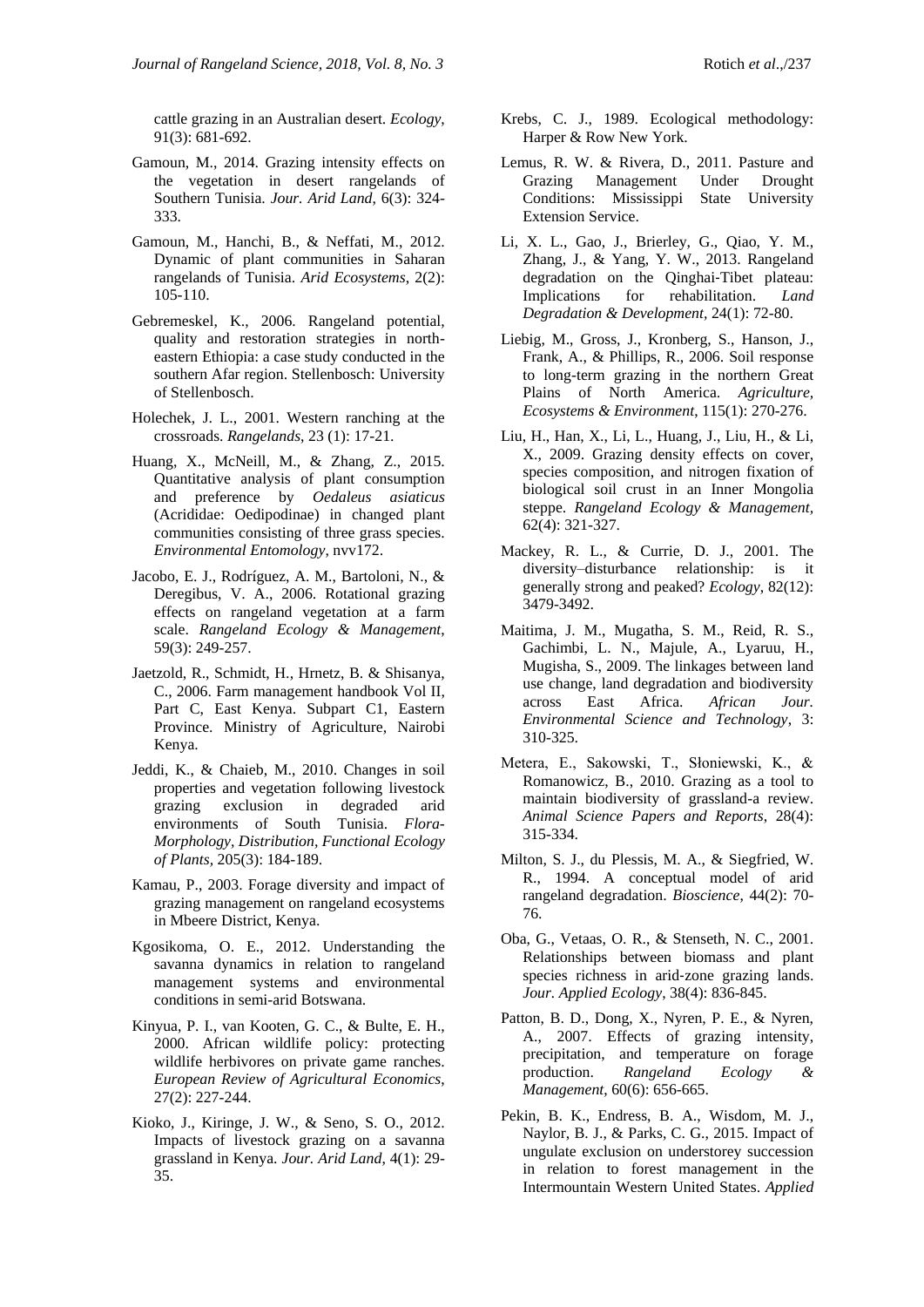*Vegetation Science*, 18(2): 252-260.

- Pekin, B. K., Wisdom, M. J., Endress, B. A., Naylor, B. J., & Parks, C. G., 2014. Ungulate browsing maintains shrub diversity in the absence of episodic disturbance in seasonallyarid conifer forest. PloS one, 9(1): e86288.
- Polley, H. W., Derner, J. D., & Wilsey, B. J., 2005. Patterns of plant species diversity in remnant and restored tallgrass prairies. *Restoration Ecology*, 13(3): 480-487.
- Porqueddu, C., Ates, S., Louhaichi, M., Kyriazopoulos, A., Moreno, G., Pozo, A., Nichols, P., 2016. Grasslands in 'Old World' and 'New World' Mediterranean‐climate zones: past trends, current status and future research priorities. *Grass and Forage Science*, 71(1): 1-35.
- Radford, B., Yule, D., Braunack, M., & Playford, C., 2008. Effects of grazing sorghum stubble on soil physical properties and subsequent crop performance. *American Jour. Agricultural and Biological Sciences*, 3(4): 734-742.
- Roberts, M. R., & Gilliam, F. S., 2003. Response of the herbaceous layer to disturbance in eastern forests. The herbaceous layer in forests of eastern North America. Oxford University Press, Oxford, 302-320.
- Rooney, T. P., & Waller, D. M., 2003. Direct and indirect effects of white-tailed deer in forest ecosystems. *Forest Ecology and Management*, 181(1): 165-176.
- Rutherford, M., & Powrie, L., 2013. Impacts of heavy grazing on plant species richness: A comparison across rangeland biomes of South Africa. *South African Jour. Botany*, 87: 146- 156.
- Steffens, M., Kölbl, A., Totsche, K. U., & Kögel-Knabner, I., 2008. Grazing effects on soil chemical and physical properties in a semiarid steppe of Inner Mongolia (PR China). *Geoderma*, 143(1): 63-72.
- Svensson, J. R., Lindegarth, M., Jonsson, P. R., & Pavia, H., 2012. Disturbance–diversity models: what do they really predict and how are they tested? Paper presented at the Proc. R. Soc. B.
- Tarhouni, M., Belgacem, A. O., Neffati, M., & Henchi, B., 2007. Qualification of rangeland degradation using plant life history strategies around watering points in southern Tunisia. Pakistan journal of biological sciences: PJBS, 10(8): 1229-1235.
- Van Auken, O., 2009. Causes and consequences of woody plant encroachment into western North American grasslands. *Jour.*

*Environmental Management*, 90(10): 2931- 2942.

Westoby, M., Walker, B., & Noy-Meir, I., 1989. Opportunistic management for rangelands not at equilibrium. *Jour. Range Management*, 42: 266-274.